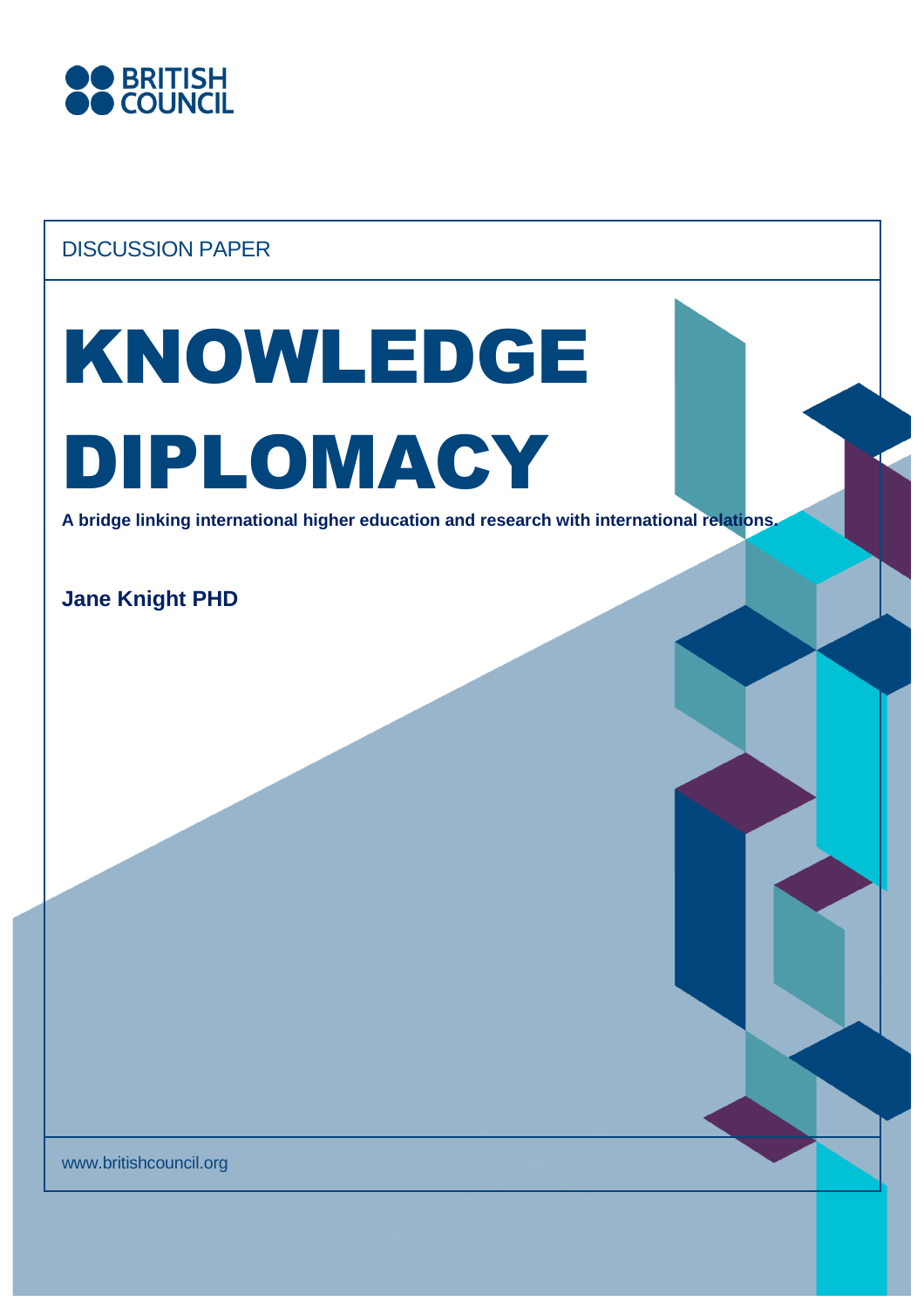# KNOWLEDGE DIPLOMACY

# **A DISCUSSION PAPER**

#### **Contents**

**Introduction Changing Landscape of International Higher Education and Research From Classical to Contemporary Diplomacy – Emergence of Soft Power Understanding Knowledge Diplomacy**

**Challenges and Unintended Consequences**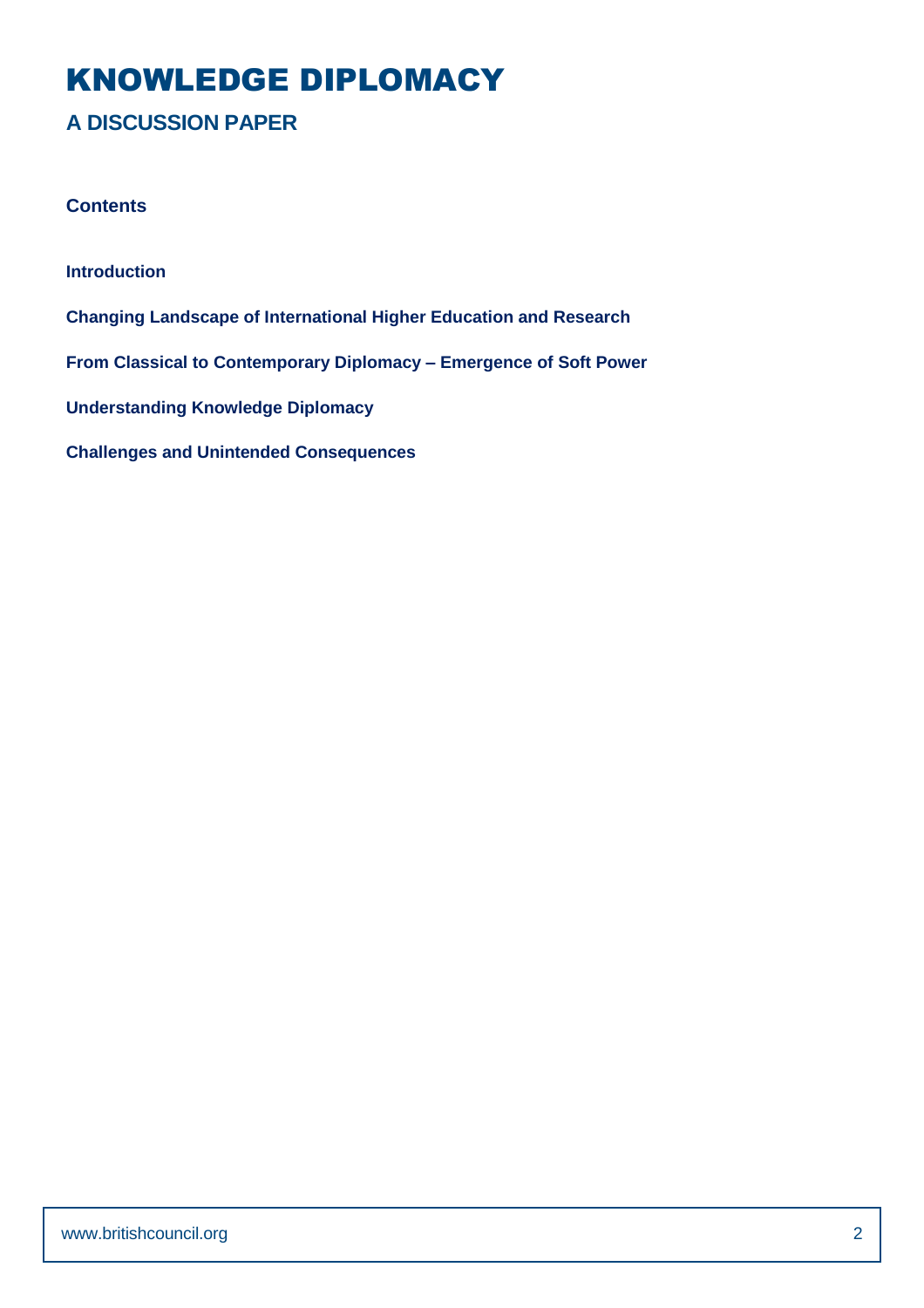## **Introduction**

There is no doubt that we currently live in turbulent times. While globalisation is a multi-layered and complex phenomenon, and continues to be the subject of intense scrutiny, few would question that there is increased interconnectedness and interdependence among countries. Whether this is desirable or not is still being debated. Nevertheless, global issues such as climate change, epidemics, cybersecurity, migration, social justice – to name only a few – know no borders. Global challenges are now national challenges and vice versa.

Addressing worldwide issues takes resources, expertise and political will from diverse actors, sectors and countries. Few nations can address these challenges alone. It takes negotiation, compromise, mutuality and a win-win approach to find solutions that have any chance of being effective. It is true that in international relations, countries tend to present their self-interests first – it is naïve to think otherwise. But because national self-interests are closely linked to global issues, multilateral cooperation is growing in importance. History has shown us that addressing both global and national issues requires collaboration and a commitment in order to find solutions that respect the individual needs and perspectives of different countries, while at the same time finding a common path to ensure different but relevant benefits for all.

A key question facing the higher-education sector in these times of turmoil is the role that higher education/research actors play in addressing national, regional and international challenges. This discussion paper asks the question whether knowledge diplomacy is a way forward. Is it an effective bridge linking international higher education and research with international relations? First it is important to understand the characteristics, potential and limitations of the emerging concept of knowledge diplomacy.

International higher education and research is changing at an unprecedented pace with the development of innovative global research networks, education/knowledge hubs; international, joint universities; regional centres of excellence, multisector partnerships, and new modes of academic mobility among students, scholars, programmes, providers, research and policies. Contemporary diplomacy is equally dynamic with new non-governmental actors, instruments, modes, and issues. How do these changing worlds of contemporary diplomacy and international higher education and research intersect?

The purpose of this discussion paper is to look at the emerging concept of knowledge diplomacy and to ask whether it is a way forward in terms of higher education's role in strengthening relations between and among countries, and vice versa: the role that international relations play in strengthening higher education and research. This involves examining the changing landscape of international higher education, the characteristics of contemporary diplomacy, the emergence of soft power, and the concept of knowledge diplomacy and its potential role. This examination may help in gaining a deeper understanding of knowledge diplomacy and dispelling some emerging misunderstandings about the concept.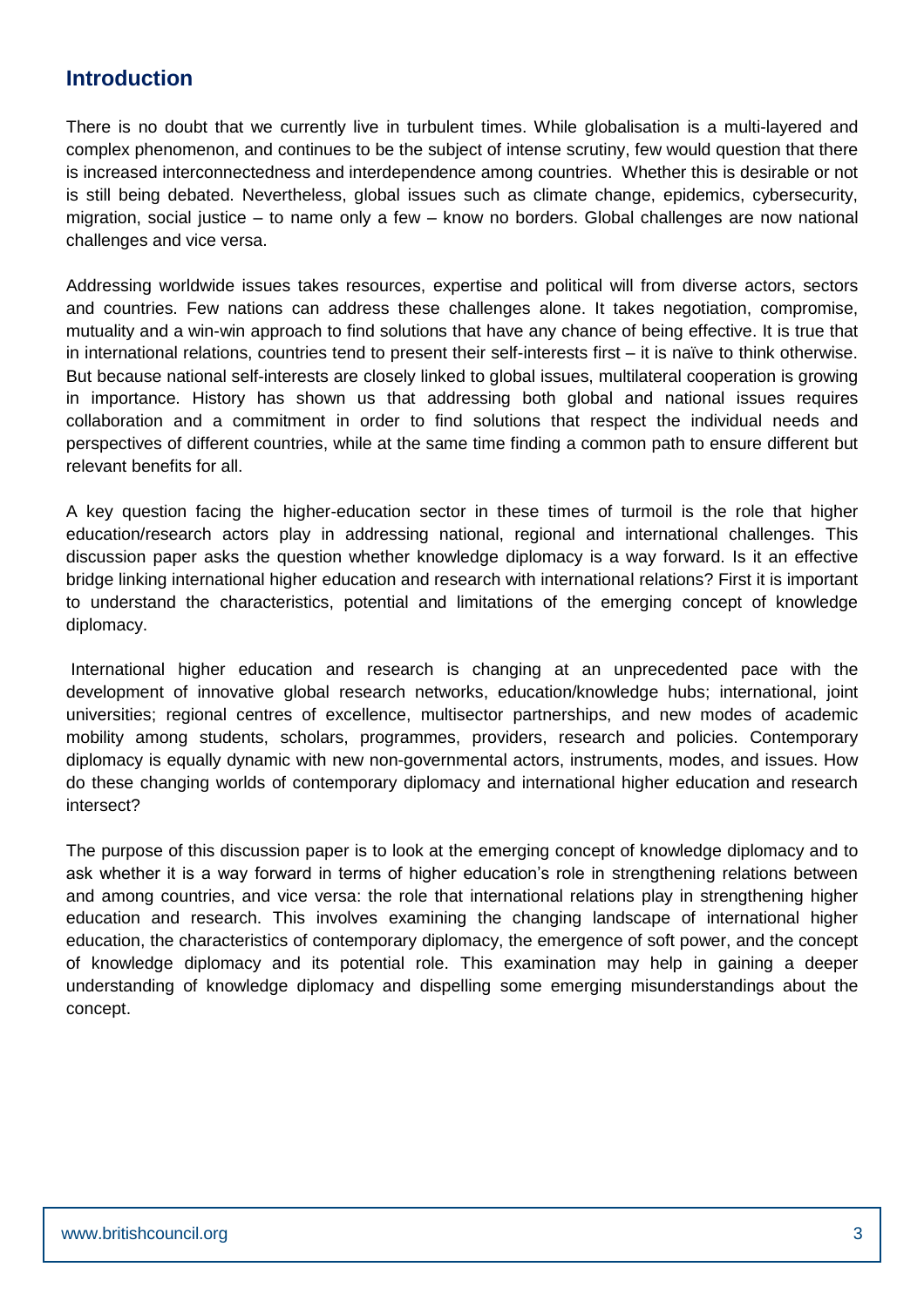# **Changing Landscape of International Higher Education and Research**

The international dimension of higher education has been active for centuries through exchange of scholars and knowledge around the world. The fact, that 'universe' is the root concept for university is clear evidence of its internationality. But the priorities and strategies of international higher education have twisted and turned over the years, in response to the environment in which it operates. There is little doubt that the current age of globalisation has had a profound impact, resulting in a new imperatives attached to international higher education itself.

Different rationales and opportunities have driven an unprecedented increase in international education and research by diverse actors and by means of different strategies. While internationalisation is often seen primarily as the recruitment of international students or student mobility, it is far more than this. Not only people are moving across borders; so are education programmes, providers, research projects and policy. The establishment of twinning, joint/double degrees, and exchange programs have skyrocketed in the last two decades, as has the creation of a wide range of regional and global academic networks. The development of university branch campuses in foreign countries has increased from 24 in 2002 to about 245 in 2016. International joint universities, often described as binational universities, demonstrate the close bilateral links between institutions and countries. In 2004 there were four such joint universities; in 2018 there are 22, with more under development. They differ significantly from international branch campuses, which are essentially satellite campuses located in a different country than that of the parent university. International joint universities are collaborative efforts between two or more institutions or countries.

International education hubs are a recent development and represent a wider and more strategic configuration of actors involved in international higher education and research. An education hub is a concerted and planned effort by a country, zone or city to build a critical mass of education/knowledge actors in order to exert more influence in the new education marketplace and to strengthen relations with international counterparts. The concept of an education hub is driven by a country's motivation to increase influence and linkages within the region and beyond, and become recognised as a reputed centre for higher education and knowledge production. National, regional and international students, institutions, knowledge industries, government agencies, as well as research and development centres are integral to the establishment and operation of education hubs. They serve as key actors in international relations and are a convincing example of how higher education is an innovative and critical factor in building bilateral/multilateral relationships and maximising international engagement.

There are numerous other examples where international higher education and research initiatives have a relevant role to play in strengthening bilateral relations and international engagement. These include language training, higher-education summits as part of larger political gatherings, policy networks, intercultural training and exchange programmes, global gatherings of indigenous communities, international sport, cultural, and scholarly events, worldwide scientific and research initiatives, and international development projects.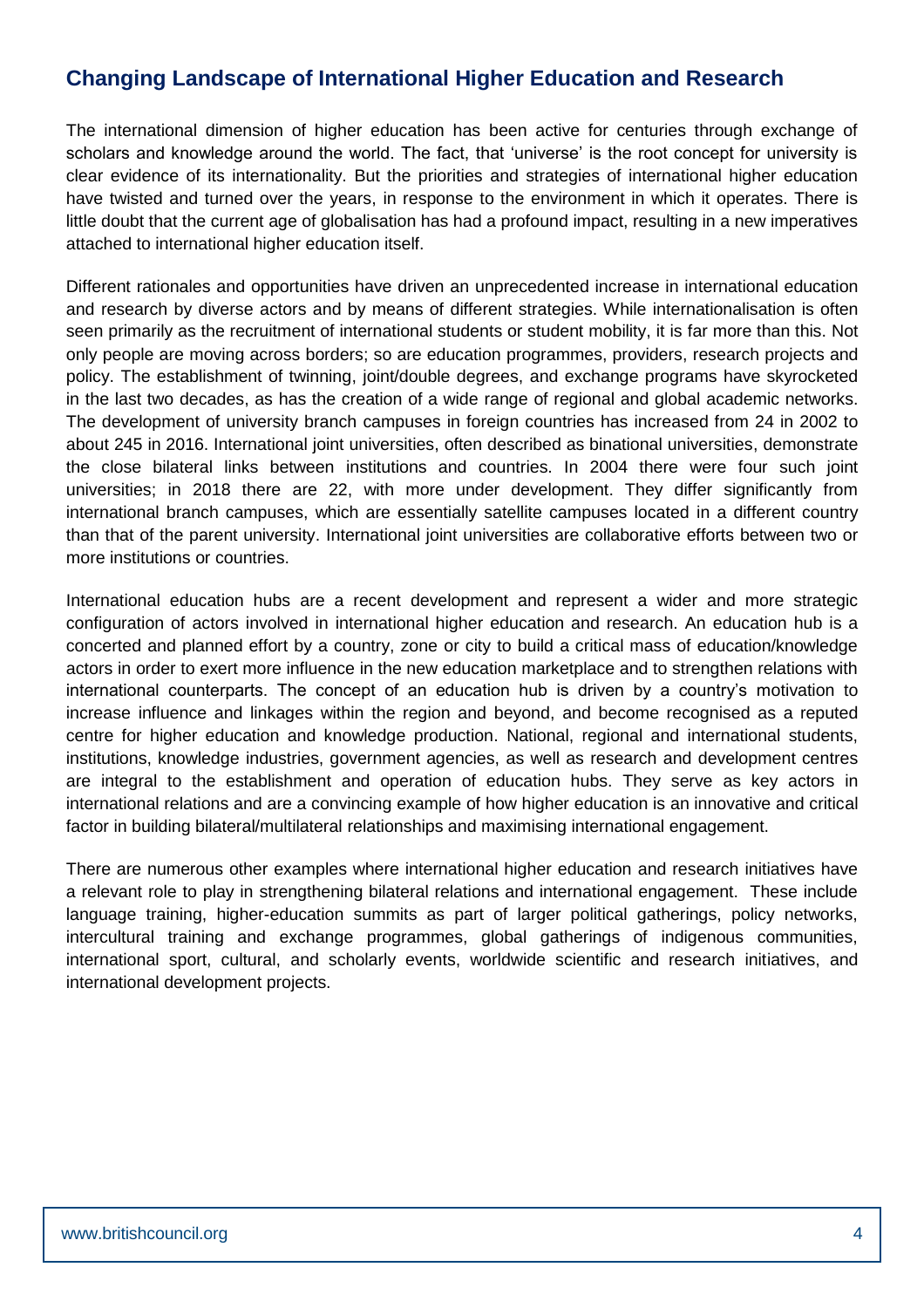# **From Classical to Contemporary Diplomacy – Emergence of Soft Power**

Diplomacy, interpreted to mean the 'building and management of international relations', has also evolved at a rapid pace. Contemporary diplomacy is characterised by new actors, new issues, new functions and an increasing preoccupation with soft power. The shift from a state-based approach, typically centred on the role of ministries of foreign affairs and professional diplomats, to a multi-actor approach is a hallmark of the evolution of diplomacy. Not only have a broad spectrum of government organisations – including higher education, science and technology agencies – become key players in diplomatic relations, so too have civil society organisations, multinational firms and expert networks.

In relation to international higher education and research, there are a myriad actors involved in growing and shaping bilateral and multilateral engagement. The diversity of national/regional public, private, quasi-governmental, non-governmental actors is remarkable. Colleges and universities – including students, faculty and researchers – play a pivotal role in bilateral and multilateral academic initiatives. In addition to institutions, internationally engaged higher education actors include policy makers and agents of policy mobility; funders and foundations; research and development organisations; sponsors of education programmes; regional and international networks; as well as scholarly associations and international education organisations.

The evolution from classical to contemporary diplomacy has introduced a spectrum of theme-based approaches to the practice of international engagement. Cultural diplomacy is well known because it includes a broad range of activities related to arts and culture, education, sport, architecture and language. But further instances of the theme-based approach, such as in health, science and technology, and environmental diplomacy, are gaining momentum. These approaches differ from more traditional, though still important, diplomacy issues related to national security and economic competitiveness.

An important development has been the emergence of soft power. Developed by Joseph Nye in the early nineties, the concept of soft power is popularly understood as the ability 'to influence others and achieve national self-interests through attraction and persuasion' rather than through coercion, military force or economic sanctions – commonly known as hard power.

Many see international higher education, research and knowledge as a source of power – in fact a form of soft power. When compared with hard power, there is no question that soft power is less invasive or destructive. But what is soft power? How does it differ from diplomacy? And how does it relate to international higher education and research?

During the past decade, academic leaders and policy analysts have been increasingly concerned with justifying the contribution that international higher education and research make to economic competitiveness and the shift to a knowledge-based economy and society. These debates have broadened to include higher education as an instrument of soft power.

Given higher education's current obsession with branding, rankings and competitiveness, it is strongly attracted to the concept of soft power. Witness the number of references to it in conferences, academic journals, blogs, and media articles over the past decade. Many hail soft power as a fundamental premise of today's international education engagement. Some treat soft power like a modern branding campaign, using culture and media to win over foreign publics and to raise profile, influence and dominance in the international education marketplace. Others interpret it as another form of neo-colonisation. Then there are those who see attraction and persuasion as a way to build trust, because trust can pay dividends in terms of economic and geopolitical benefits. In short, the role and use of higher education as a soft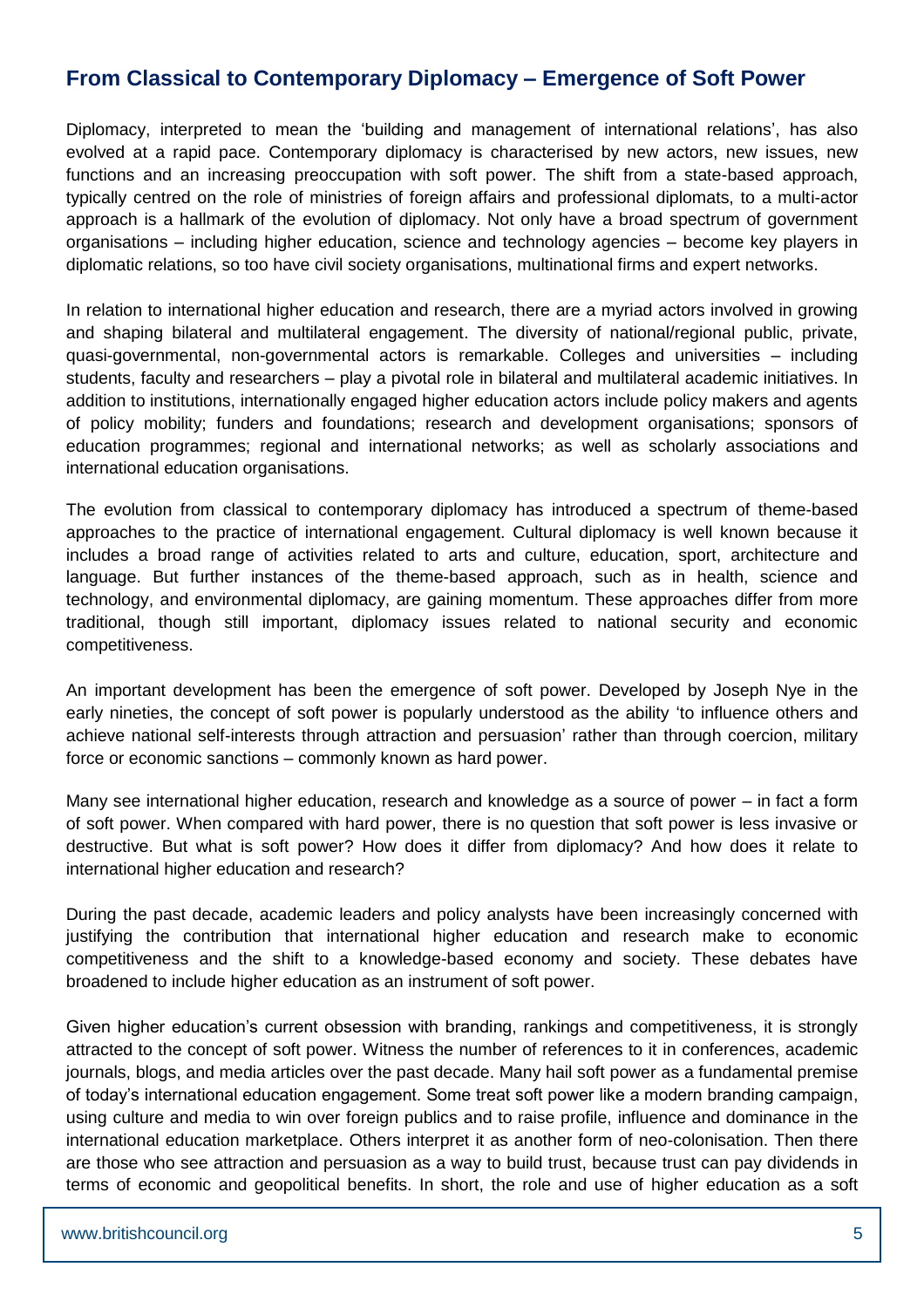power instrument is interpreted in many ways.

The common motivations behind soft power include self-interest, influence and dominance through attraction – whether the benefits are political, economic or reputational. This reality raises hard questions. Are the primary goals of international higher education and research to serve self-interest and achieve dominance? Table One compares the basic attributes of a diplomacy framework with a power paradigm, thus illustrating key areas of difference. The comparison cannot be seen as a case of stark black-and-white differences; there are grey zones and overlaps. The purpose of the comparison is to raise questions and stimulate debate in order to deepen the understanding of the fundamental differences between diplomacy and soft power. The first step is to examine two approaches to international relations which are not mutually exclusive: diplomacy and power.

| <b>Characteristic</b>                    | <b>Diplomacy</b><br><b>Framework</b>                                                                       | <b>Power</b><br><b>Paradigm</b>                                                                                      |
|------------------------------------------|------------------------------------------------------------------------------------------------------------|----------------------------------------------------------------------------------------------------------------------|
| <b>Nature of</b><br><b>Relationships</b> | Horizontal                                                                                                 | <b>Vertical</b>                                                                                                      |
| <b>Approach</b><br><b>Functions</b>      | <b>Negotiation</b><br>Communication<br>Representation<br>Conciliation<br>Collaboration<br><b>Mediation</b> | <b>Hard power</b><br>Coercion<br>Co-option<br>Compulsion<br>Control<br>Soft power<br><b>Attraction</b><br>Persuasion |
| <b>Values</b>                            | <b>Reciprocity</b><br><b>Mutuality</b><br>Compromise<br>Understanding                                      | Domination<br>Authoritarianism<br>Competition<br><b>Supremacy</b>                                                    |
| <b>Outcomes</b>                          | Win-win<br>Mutual-sum game                                                                                 | Win-lose<br>Zero-sum game                                                                                            |

#### **Table One: Diplomacy Framework versus a Power Paradigm**

*Author, Knight, J, 2018.*

As indicated in Table One, the primary functions of diplomacy have long been identified as communication, negotiation, mediation and representation. These functions are based on values of reciprocity, mutuality, understanding and compromise. Diplomacy has not been traditionally seen as a zero-sum game of winners and losers, but one where countries bring different strengths, needs and priorities that, after negotiation and compromise, result in mutuality of benefits. It is naïve to deny that in international relations self-interests are a strong motivating factor; but a diplomatic approach recognises that self-interests have to be mediated to find areas of mutual interest and benefits for all parties/countries involved. A power approach involves a different set of values, such as dominance, competition, supremacy. When soft power tactics such as attraction and persuasion are juxtaposed with hard-power tactics such as military force or economic sanctions, the softer approach is clear; but the anticipated outcomes remain the same: control, self-interest, and self-promotion.

In both debate and scholarly literature, the most commonly referred to examples of soft power in higher education include the Fulbright Program, British Council activities, German Academic Exchange initiatives, and Erasmus Mundus projects. Clearly, these are respected and longstanding programs that are well accepted and make enormous contributions. But why are they called instruments of 'soft power'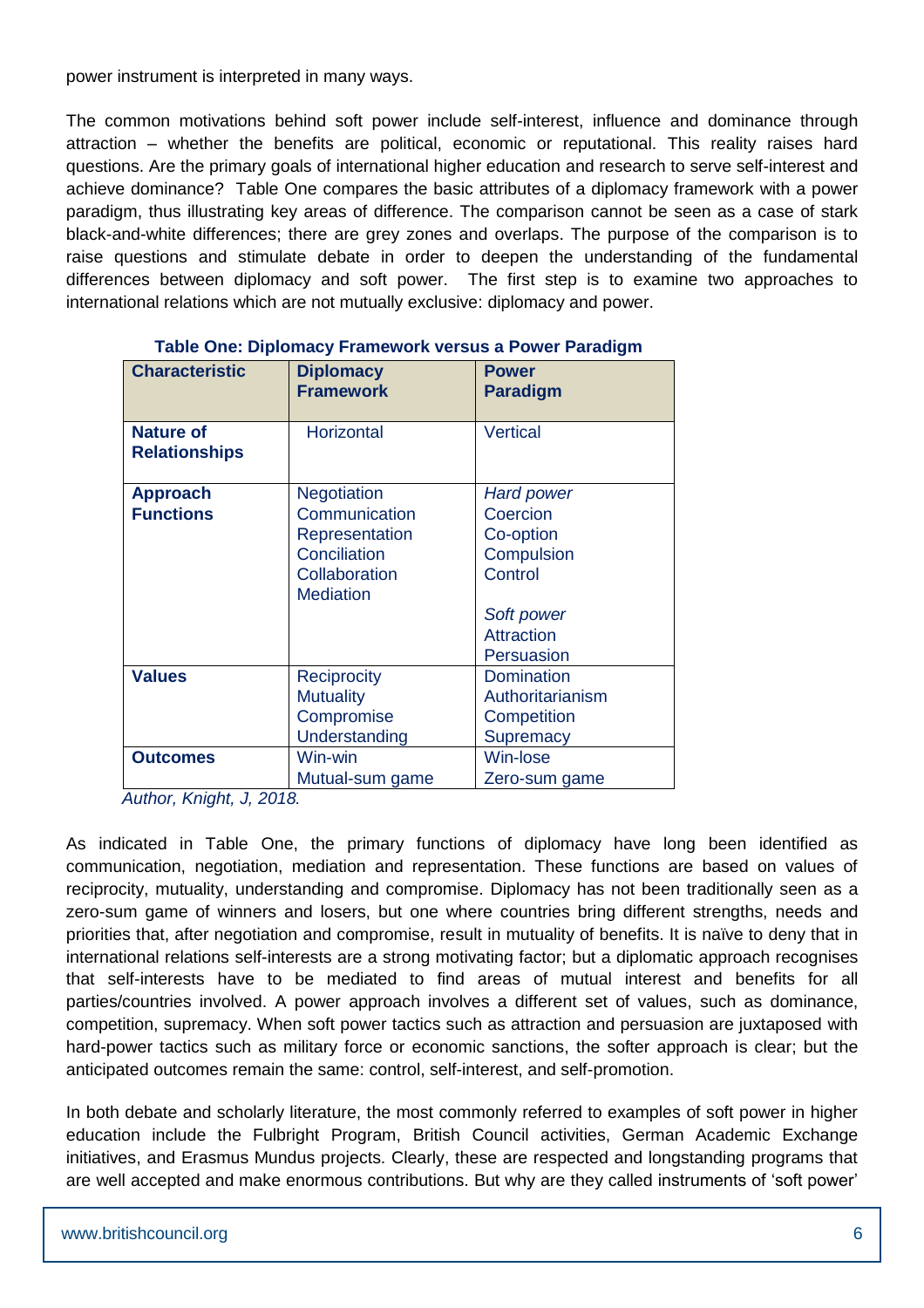when at heart they promote exchange of students, faculty, culture, science, knowledge and expertise. Yes, there are self-interests, at play but there is a mutuality of interests and benefits involved for all partners. International higher education and research is not traditionally seen as a game of winners and losers, it is focused on exchange and partnerships and builds on the respective strengths of different countries' higher education and research institutions and organisations.

Most agree that in the highly interconnected and interdependent world in which we live, higher education is a channel for the cross-border flow and exchange of people, ideas, knowledge, expertise, values, innovation, economy, technology, and culture. Yet why is it framed in a 'power paradigm' like soft power? Are the values of self-interest, competition or dominance going to address issues of worldwide epidemics, terrorism, failed states, the bottom billion in poverty, environmental degradation and climate change effectively? The answer is no. This response is based on reality and the 'new normal': finding solutions to worldwide challenges cannot be achieved by one country alone. The solution is not a simple one. The world of international relations is complex and beset with histories, challenges and inequalities that would be naïve to ignore. The question at hand is: 'What is an alternative to soft power which recognises and values international higher education and research's role in international relations?' Knowledge diplomacy is proposed as one option worthy of consideration.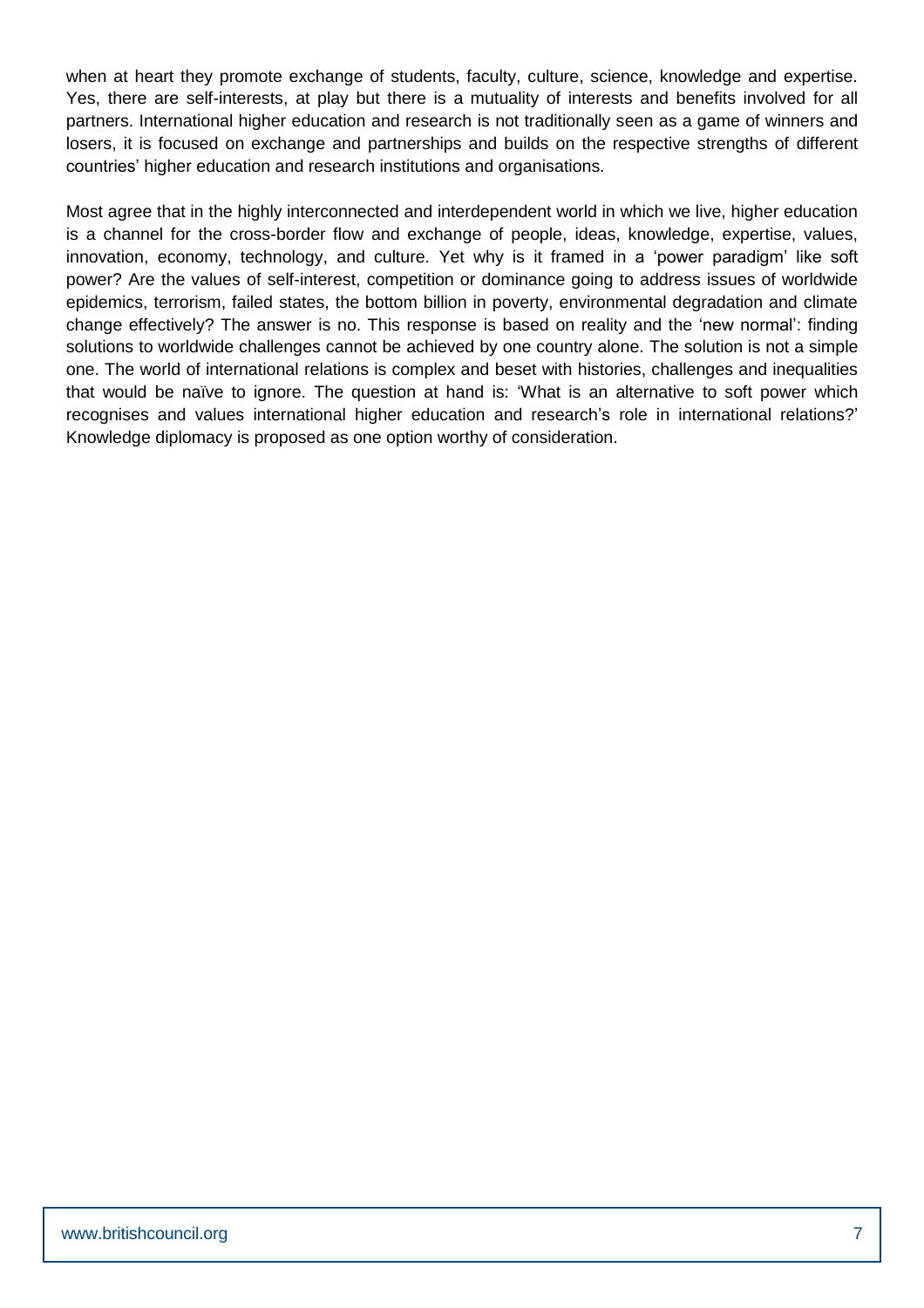# **Understanding Knowledge Diplomacy**

Knowledge diplomacy is becoming a more popular term. It is being used in a number of ways that are causing confusion and may eventually weaken its potential. For instance: Can advocacy for the benefits of international higher education and lobbying for further funding be understood as knowledge diplomacy? Does increased competition and defence of self-interests in a winner-takes-all approach constitute knowledge diplomacy? Can developing students' international and intercultural competencies through study abroad be labelled as knowledge diplomacy? These are concrete examples of how the term has been used, perhaps misused, in the last year. This confusion calls for a rigorous approach to analysing the different dimensions of knowledge diplomacy.

From an international relations perspective, diplomacy is 'the building and management of relations between and among countries'. Diplomacy is different from both foreign policy and multilateral governance. From a higher education perspective, knowledge diplomacy is not equivalent to internationalisation.

Knowledge diplomacy focuses on 'the role of international higher education and research in building and strengthening relations between and among countries'. But knowledge diplomacy need not be seen only as a one-way process. It can (and should) be understood as a two-way reciprocal process whereby 'relations between and among countries can enhance international higher education and research'. There are many examples of the latter and a growing interest in the potential of the former.

The term knowledge diplomacy is different from education, science, cultural or public diplomacy. These terms are narrower and do not do justice to the comprehensiveness of knowledge diplomacy. For example, education diplomacy does not include research and innovation, and is primarily linked to basic education. Science diplomacy most often relates to the natural sciences. Cultural diplomacy is much broader in scope and includes art, sports, food, education, architecture among others. But the common understanding of the role of education in cultural diplomacy is limited to student and scholar exchanges.

Knowledge diplomacy takes a more inclusive approach. It builds on a multidimensional approach that emphasises that the 'whole is greater than the sum of the parts'. The three major dimensions of knowledge diplomacy are, firstly, higher education and training including formal, informal and lifelong learning; secondly, research for the generation, use and sharing of knowledge, and thirdly, innovation, which includes the application of new knowledge and ideas for added value.

A noteworthy development in contemporary diplomacy is the increased interest in *issue-related* diplomacy. Examples include health diplomacy, human rights diplomacy, environmental diplomacy and refugee diplomacy. These focus on the substance of the issue. This does not apply to knowledge diplomacy. Knowledge diplomacy is not about 'the production of knowledge', nor is knowledge diplomacy 'an end unto itself'. Instead it is a 'means to an end', with one outcome being the ability to help address the pressing global issues facing our planet that cannot be addressed by using the higher education, knowledge, and innovation resources of one nation alone. International collaboration is necessary, and knowledge diplomacy by diverse higher education and research actors is one means to this end.

As noted in Table One, relationships in a soft power approach are typically described as top-down, while relationships in diplomacy are often described as horizontal. This aligns closely to the kind of networks, partnerships, and exchanges fundamental to international higher education and research. Thus knowledge diplomacy builds on the strategies of cooperation and collaboration that characterise much of the international higher education activity undertaken by research centres, universities and colleges, regional centres of excellence, education/knowledge hubs and international joint universities (to name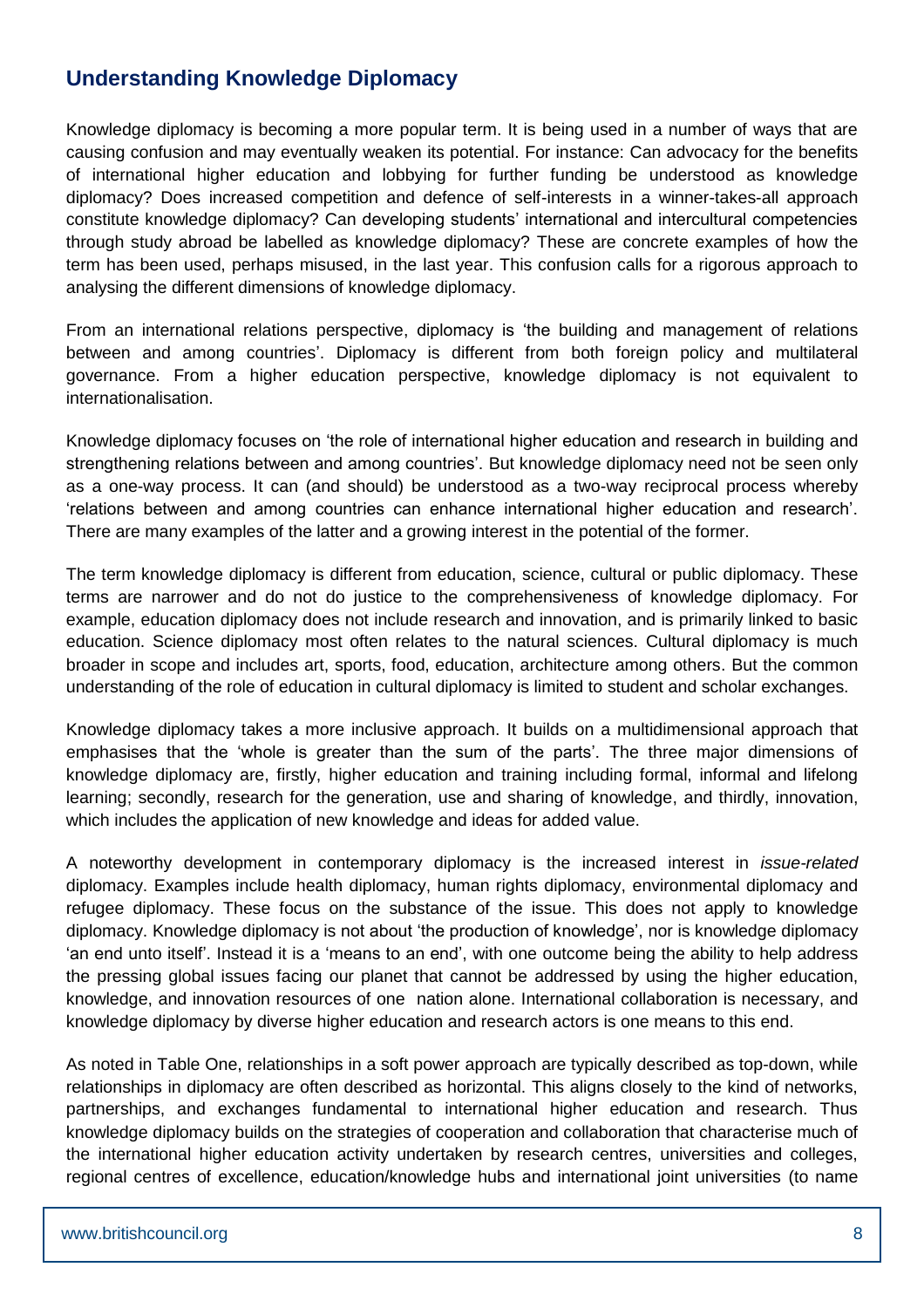but a few). Furthermore, knowledge diplomacy can bring the expertise and research of the higher education sector, in partnership with actors from other sectors and disciplines, to address the global challenges that are beyond a single country's capacity.

## **Challenges and Unintended Consequences**

The concept of knowledge diplomacy is not without its challenges. First is the issue of values. Values play a central role in diplomacy and explain why the contribution of international higher education and research to international relations and vice versa is conceptualised in a diplomatic framework and not a power paradigm.

Knowledge diplomacy recognises the diversity of priorities and resources among countries, and that interests and benefits will differ among partners. However, there is the reality and risk that knowledge itself can be used as an instrument of power to enhance self-interest, competitiveness and dominance by one country. This is why values and principles are important.

Unintended consequences are always present. While foresight can help mitigate risks, it is only hindsight that tells the story of impact. The values of collaboration and mutuality which underpin knowledge diplomacy can be easily eroded. There is the potential risk that education, research, and innovation will be used to widen the knowledge divide among countries instead of being a bridge to address global challenges through collaboration, exchange and trust.

Knowledge diplomacy can easily become a buzzword to camouflage national and regional ambitions to promote self-interest at the expense of mutual interests and benefits. As the concept of knowledge diplomacy becomes more commonplace, unrealistic expectations can be made about its role and contributions. Knowledge diplomacy is not a silver bullet. Expectations of its contribution to international relations need to be managed to avoid early misunderstandings or dismissal of its value and potential.

There are many unanswered questions about the concept of knowledge diplomacy. Will politicians appreciate knowledge diplomacy as an international relations instrument that can advance the interests of some nations without limiting the prospects of others? Can knowledge diplomacy be operationalised in light of competing priorities within and between countries/regions? Can the contribution and impact of knowledge diplomacy be measured? Is it feasible to develop mechanisms where education, research and innovation complement each other to achieve goals that each could not accomplish on their own? Will knowledge diplomacy be seen as a two-way process whereby strong relations between and among countries will help to strengthen higher education and research? These are but a few of the questions that need to be explored.

Developing a framework, strategies and commitment to knowledge diplomacy cannot be done without facing the harsh realities of international politics and the challenges of the more competitive and turbulent world in which we live. However, the question must be asked whether we can afford to ignore the potential of knowledge diplomacy to address and contribute to the resolution of national, regional and global challenges.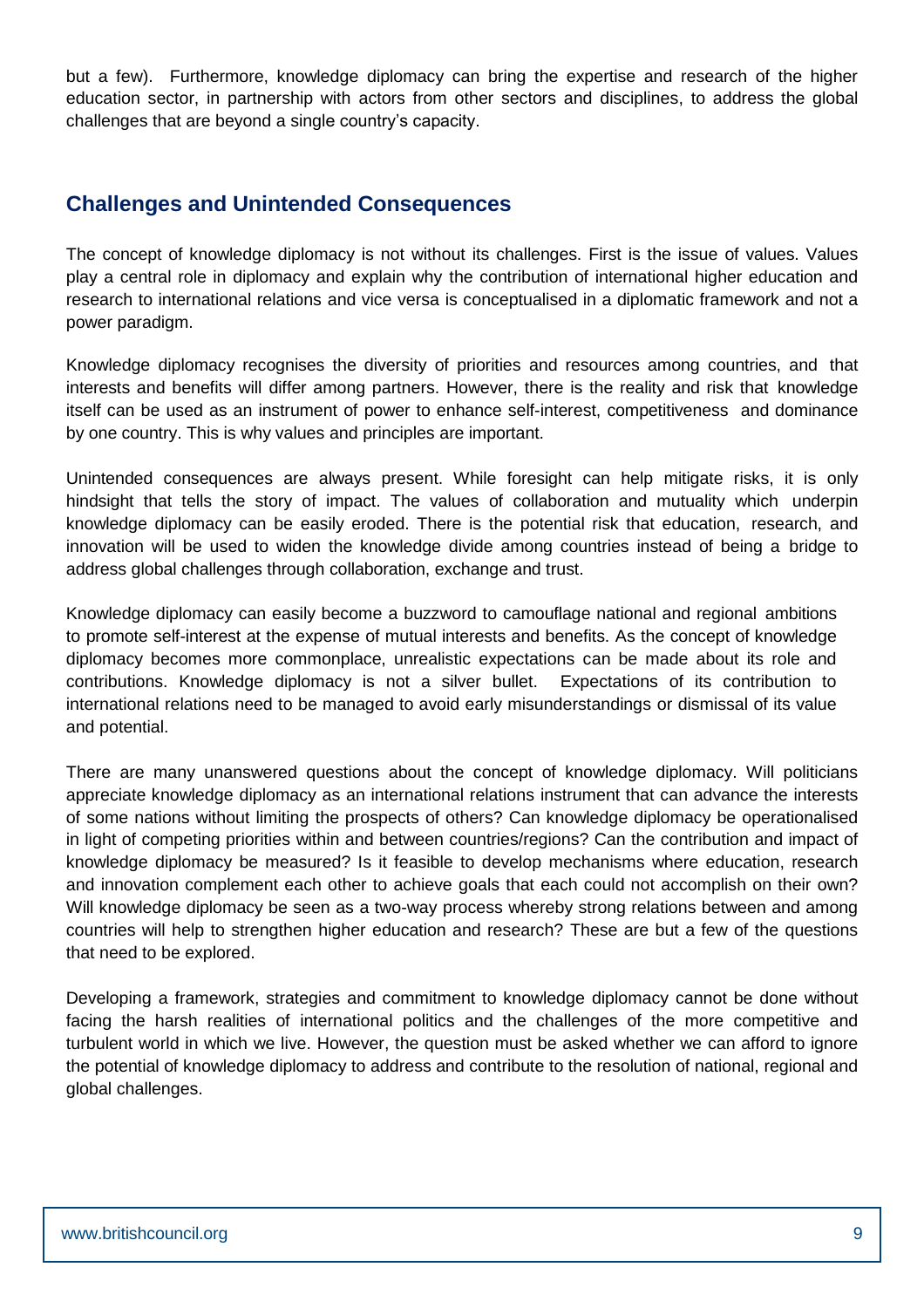*This paper builds on and updates previous articles by the author, including Knight, J. (2014),* Higher Education and Diplomacy, Briefing Note for Canadian Bureau for International Education*, Ottawa, Canada; and Knight, J. (2015),* The Potential of Knowledge Diplomacy? Higher Education and International Relations *in L. Weimer,* A Wealth of Nations, *EAIE. Amsterdam, the Netherlands, pp 37- 45; and several commentary pieces published by University World News.*

#### **References and Further Reading**

Bjola, C. & M. Kornprobst (2013), *Understanding International Diplomacy. Theory, Practice and Ethics*. Routledge, Abingdon, United Kingdom.

Cooper, A., Heine J. & Thakur, R. (2013), *The Oxford Handbook of Modern Diplomacy*. Oxford University Press, Oxford, United Kingdom.

Flink, T. & Schreiterer, U. (2010), Science diplomacy at the intersection of S&T policies and foreign affairs: toward a typology of national approaches, in *Science and Public Policy 37 (9): 665-67.*

Garrett, R, Kinser, K., Lane, J. & Merola, R., (2016), *International Branch Campuses: Trends and Developments*. OBHE and C-BERT Publication. Observatory of Borderless Higher Education, London, United Kingdom.

Gienow-Hecht J. & Donfried, M. (Eds) 2010, *Searching for a Cultural Diplomacy*. Berghahn Books, New York, USA.

Hocking, B., Melissen, J., Riodan, S. & Sharp, P. (2012), *Futures for diplomacy: Integrative Diplomacy in the 21st Century*. Netherlands Institute of International Relations, The Hague, Netherlands.

Ilieva, J & Peak, M. (2016), *The Shape of Global Higher Education: National Policies Framework for International Engagement*. British Council, UK. Available online at: https://www. britishcouncil.org/sites/default/files/ f310\_tne\_international\_higher\_ education\_report\_final\_v2\_web.pdf

Knight, J. (2015) International universities: Misunderstandings and emerging models? *Journal of Studies in International Education* 19/2: 107–121.

Knight, J. (2014), *International Education Hubs: Student, Talent, Knowledge Models***.** Springer, Dordrecht, Netherlands.

Melinsen, J. (Ed) (2007), *The New Public Diplomacy. Soft Power in International Relations*. Palgrave Macmillan. Basingstoke. UK.

Nye, J.S. (2004*)*, *Soft Power: the Means to Success in World Politics*. Public Affairs, New York, New York.

Pigman, G. (2010), *Contemporary Diplomacy. Representation and Communication in a Globalized World.* Polity Press, Cambridge, United Kingdom.

UNESCO (2005), *Towards a Knowledge Society*. United Nations Education, Scientific and Culture Organisation, Paris, France.

Wojciuk, A. (2018), *Empires of Knowledge in International Relations: Education and science as sources of power for the state*. Routledge, Abingdon, United Kingdom.